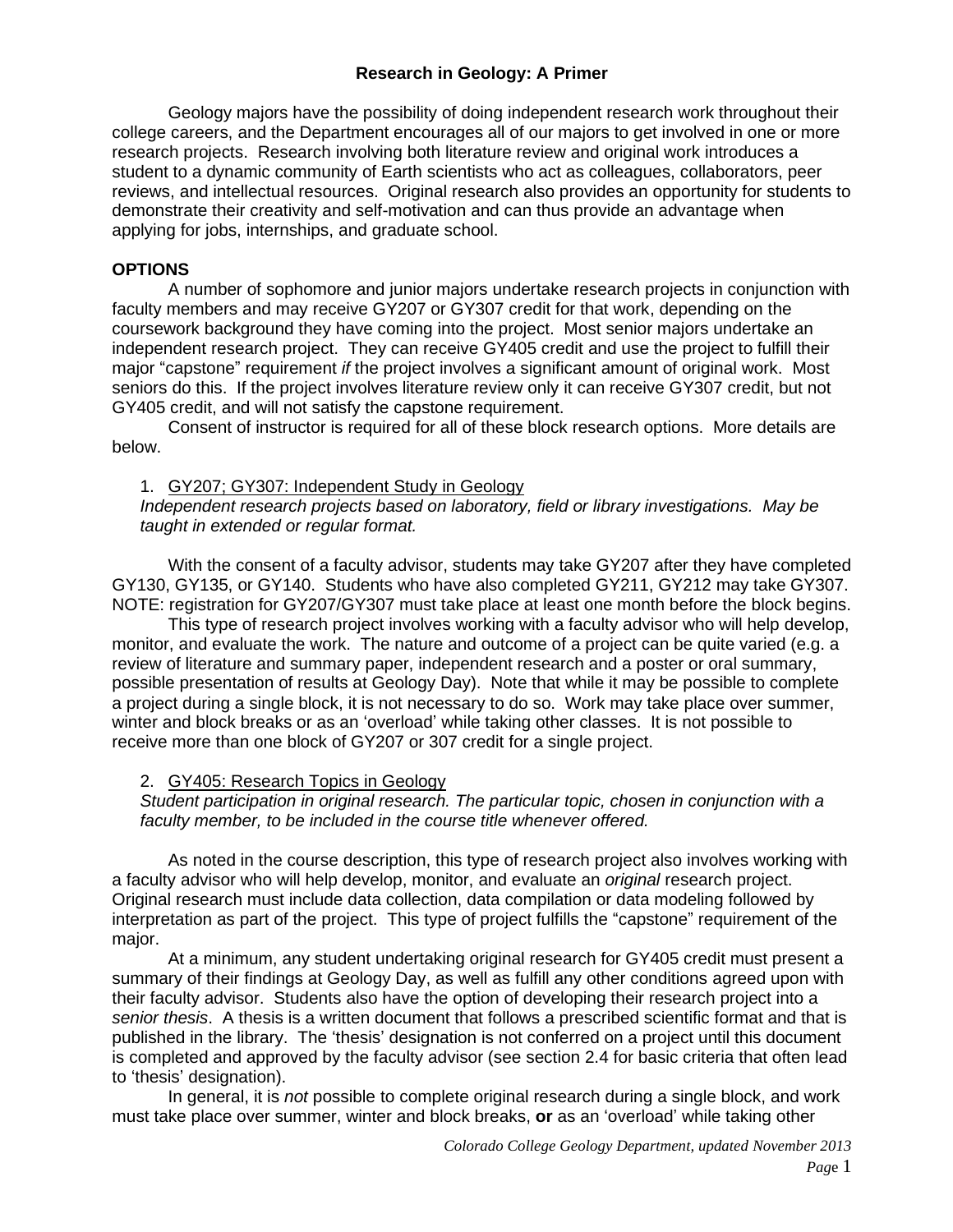classes. As a reflection of the additional time that is often needed to complete original research, it is possible to enroll and receive credit for two blocks of GY405 instead of one. Many times, one of two GY405 is a data collection and analysis block (sometimes involving use of instrumentation at a university) and the second is devoted to writing and preparation of data-presentation diagrams and illustrative figures to support the written text.

### 2.1 *Research proposals*

Any senior who plans to undertake an independent research project as part of a GY405 block must write a research proposal. In this document the scientific background, research question(s) at hand, and planned work are summarized, and a bibliography of cited works and key literature is provided. These proposals are reviewed and evaluated by at least two faculty members. Please ask your faculty advisor for details on this process. *Guidelines for the senior research proposal are provided in the preceding pages.*

#### 2.2 *Deadlines*

Deadlines for research proposals and for the completion of rough drafts and final drafts associated with GY405 projects vary slightly from year to year and are posted on the academic year calendar in the geology department office.

In general, the deadlines are:

- Research proposals due the first day of block 3.
- First, complete drafts of papers due at the end of block 6 to the advisor. Must include bibliography and figures.
- Revised, complete drafts of papers due to the advisor and second reader at the end of block 7. Must include correctly formatted bibliography (see p. of this doc) and figures.
- Final drafts of the research papers due at the end of the second week of block 8.

Additional deadlines may be set by the advisor.

Within research papers (including all drafts), a bibliography of cited works and relevant figures (with captions) are to be included. Figures and Tables should be numbered in the order that they are mentioned in the text (and 'tables' of data should not be referred to as figures).

As for any other block course, the failure to adhere to the stated deadlines for senior research papers and/or submission of incomplete work may result in a re-examination of credit or affect the grade that a student receives for the GY405 or GY307 block.

### 2.3 *Role of second readers*

When it comes to senior research as part of a GY405 block, it is ultimately up to the faculty advisor to (1) decide if a student has done all that is necessary to receive credit for completing a research project/GY405 block, and (2) to decide whether a written research paper will be approved as a thesis.

The second readers of research papers also plan an important role, which is to provide objective/outside feedback on the final draft of a potential thesis paper. This feedback can be used (1) by students to improve their papers, (2) by the advisor when considering whether the research paper should be designated as a 'thesis', and (3) by all faculty when seniors are being considered for the honor of distinction at graduation with Distinction in Geology. In a certain sense, the feedback provided by the second reader functions as a form of peer review, that is a vital element of the proposal-writing and publication process in the natural sciences.

In order for a second reader to be assigned, a student must have a thesis draft that is complete, has already undergone substantial revision, and is available for the second reader by the end of block 7. If this is not the case, a second reader will not be assigned to read the entire draft. In such situations, however, the advisor can request that a second reader provide feedback on a specific subsection of the paper that is complete.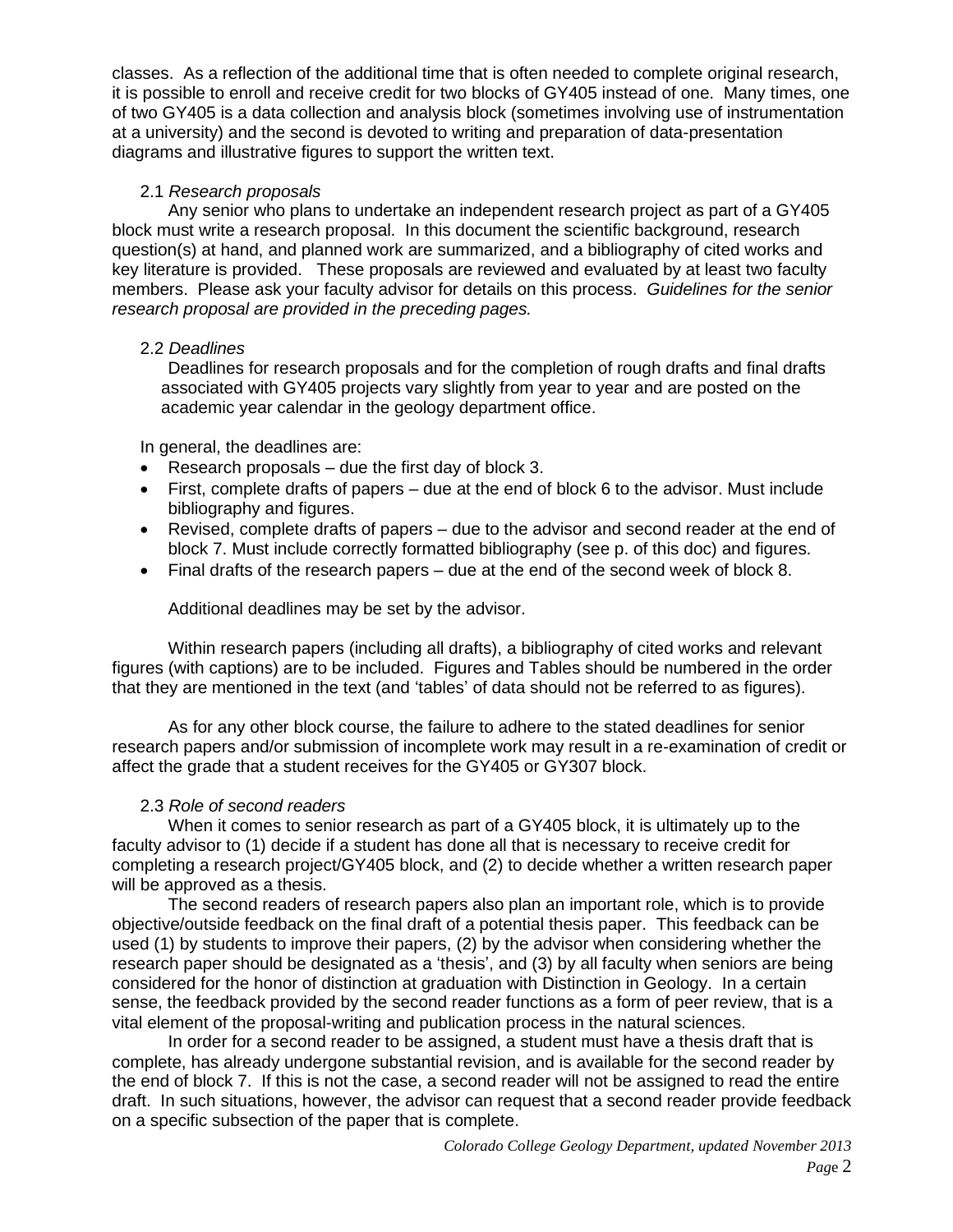The lack of a second reader does not preclude a paper from becoming approved as a thesis but will serve as a significant impediment because the document under consideration will not have been provided with any outside/objective feedback for the student and the advisor to consider.

## 2.4 *Basic criteria associated with the 'thesis' designation*

The following list is not meant to be all-inclusive, and a student must meet with their advisor to discuss any additional content requirements that are expected for a specific paper/project. For a paper to be considered as a thesis it should:

- Follow through on the work promised in the research proposal
- Include all sections as agreed upon with the faculty advisor
- Include an extensive bibliography<sup>\*</sup> that demonstrates a student's willingness/ability to do literature review that (1) places their research in a broader scientific context, and (2) describes its significance. – *\*formatted according to the specified guidelines.*
- Include a comprehensive discussion section that (1) incorporates outside data or perspectives from published literature to help provide context for interpreting the student's data, and (2) place interpretations in a broader context and discusses their significance
- Incorporate feedback that is given by the advisor and second reader

# **Distinction in Geology**

'Distinction in Geology' is a recognition by department faculty of extraordinary academic achievement on the part of a senior geology major, on that is noted on a student's academic transcript and diploma. Because there are no special requirements to be considered for distinction, *all* seniors are eligible. It should be realized, however, that 'distinction' implies unusually strong performance, and not all seniors will be awarded this honor. In fact, it may only be awarded to one or two students a year.

There is no checklist of achievements that guarantees a student will be awarded distinction; instead faculty consider the academic goals students have set for themselves, how well the goals have been met, and the individual initiative displayed in achieving the goals. Goals that have traditionally helped students in this regard include:

- − Taking more than the required number of courses in the major and maintaining a highgrade point average (or showing a marked improvement in grades over time)
- − Taking a number of courses in an important related field (e.g. math, computer science, chemistry, physics, biology, environmental science) and maintaining a high-grade point average (or showing a marked improvement in grades over time)
- − Successfully undertaking a senior project, including a Geology Day presentation.
- − Successfully completing a senior thesis

If you would like advice on how best to set, and achieve, your academic goals with distinction in mind, please contact your faculty advisor.

### **Preparing a Proposal for Senior Research in Geology at Colorado College**

### I. Overview

 The senior research / senior thesis proposal is a concise written document that describes the proposed research and its scientific significance, together with a description of how the study will be carried out. In it you should: 1) present a brief review of previous work published in the literature, 2) summarize any work you have completed at the time of writing the proposal, for example, from a Buster summer research project; 3) describe the work you will do during the academic year, including field and laboratory studies; 4) provide a detailed timetable for completion of the research work; and 5) present a bibliography of works cited in the proposal plus other critical publications.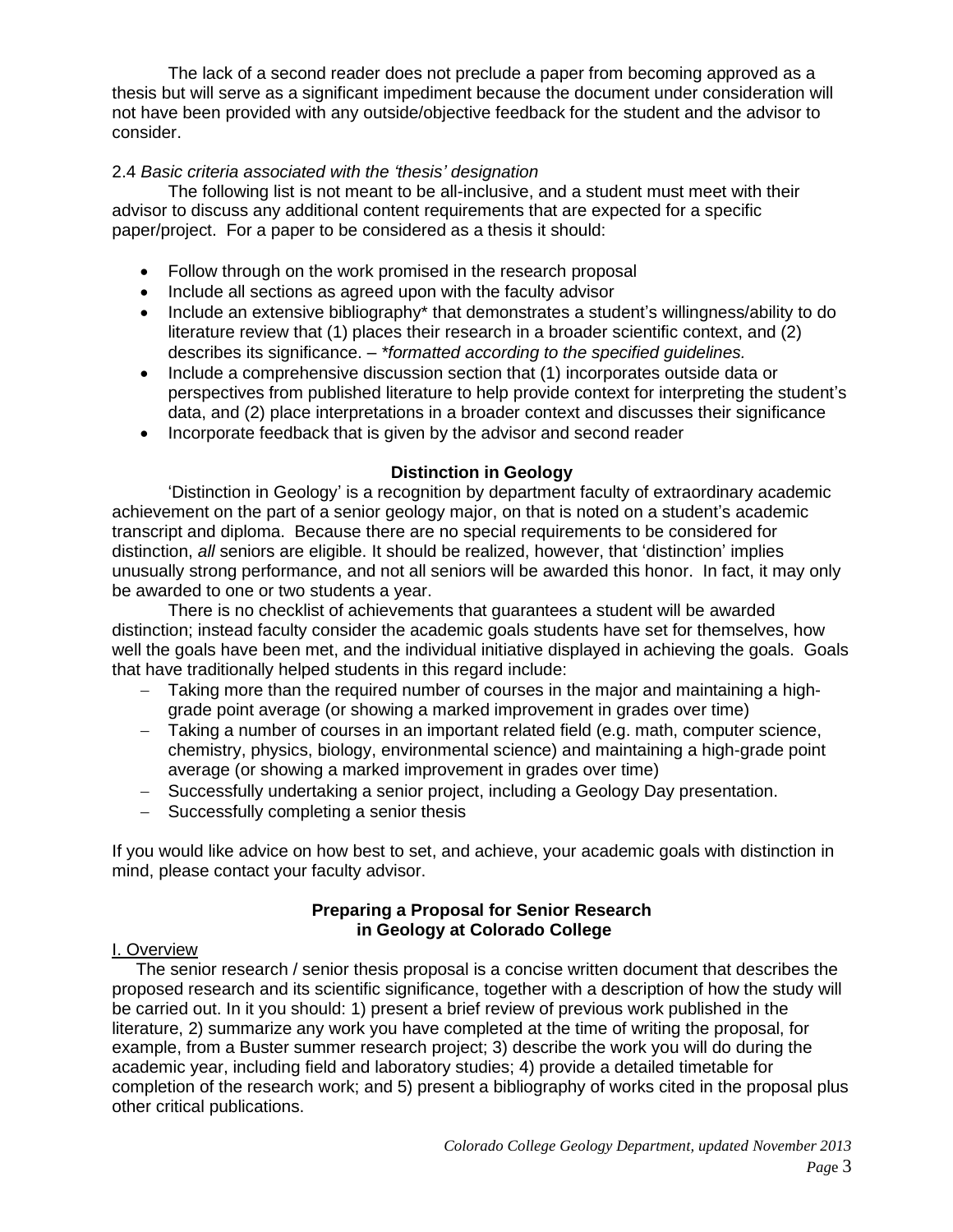Students must stay informed about research-related deadlines to ensure that all are met. Specific dates for deadlines are posted on the Geology office door, including the research proposal deadline on the second Monday of Block 3 (ordinarily) and abstract deadline for Geology Day presentations (in Block 7), among others. Aspects of the research effort that students should plan for include:

- Students are required to work with their faculty advisor on a draft proposal in advance of the proposal deadline in Block 3. Proposals that have not been reviewed by the faculty advisor will not be accepted.
- Two department faculty read the proposals, and together they judge the quality of the proposal and feasibility of the proposed work, to determine whether the student may proceed with the research project.

## II. Guidelines for Proposal Content and Organization

## *A. Introduction*

Proposals should begin with **title, student name, and date**, followed by a well-crafted, concise **Introduction** that places the research into a larger context, making its significance clear. Proposals need to be spaced at 1.5 lines. The first paragraph of the Introduction should concisely describe the nature of your proposed research. What is the scientific project you are undertaking? What is the particular hypothesis you are testing? The second paragraph should discuss the significance of the research. What is the larger context for the problem you are addressing and why should we be interested in it as geologists? **Citations** of relevant literature are an inherent part of a strong Introduction.

# *B. Geological Background/Previous Work*

Summarize aspects of the geological setting and/or develop the geological context, based on published literature and your own work completed to date. • What work has been accomplished by previous researchers and what is the current state of knowledge? •What is known about your project? • What questions must be answered in order to advance understanding on the topic? • What work have you already done on this project? Include a location map and/or diagrams that summarize key data from work completed. What methods and techniques did you use/are you using in your study?

# *C. Proposed Work*

1. What are you proposing to do in order to complete the research?

2. What techniques (field, laboratory, literature search) are you planning to utilize? Have you met with faculty members and with Steve Weaver to discuss the computer lab, use of Dept instrumentation and policies? What information will be gained from these approaches that will help you address the research questions? Demonstrate that you understand what you must do to complete this research.

### *D. Timetable*

Include a detailed timetable to show that you understand the amount of time required to complete the proposed work, stating when you are going to do the work (including writing and revision) and indicating how much time is needed for each step. For example, geochemistry students might include the number of samples they will prepare and analyze, noting that they will need at least 1-1/2 hours per sample, and allocate a specific two-week period of time to that work. Faculty will review the timetable with great care to determine whether adequate time is allotted to finish the project, including multiple drafts of the final product!

# *E. References Cited and selected Bibliography*

Use the format in the journal *Geology*. See a recent issue of *Geology* for the appropriate format, or go to http://www.geosociety.org/pubs/geoguid5.htm to review the guidelines for paper preparation and citation style. See also below. Cite all the works mentioned in your proposal; plus a few key articles that are important for you to study as the project progresses.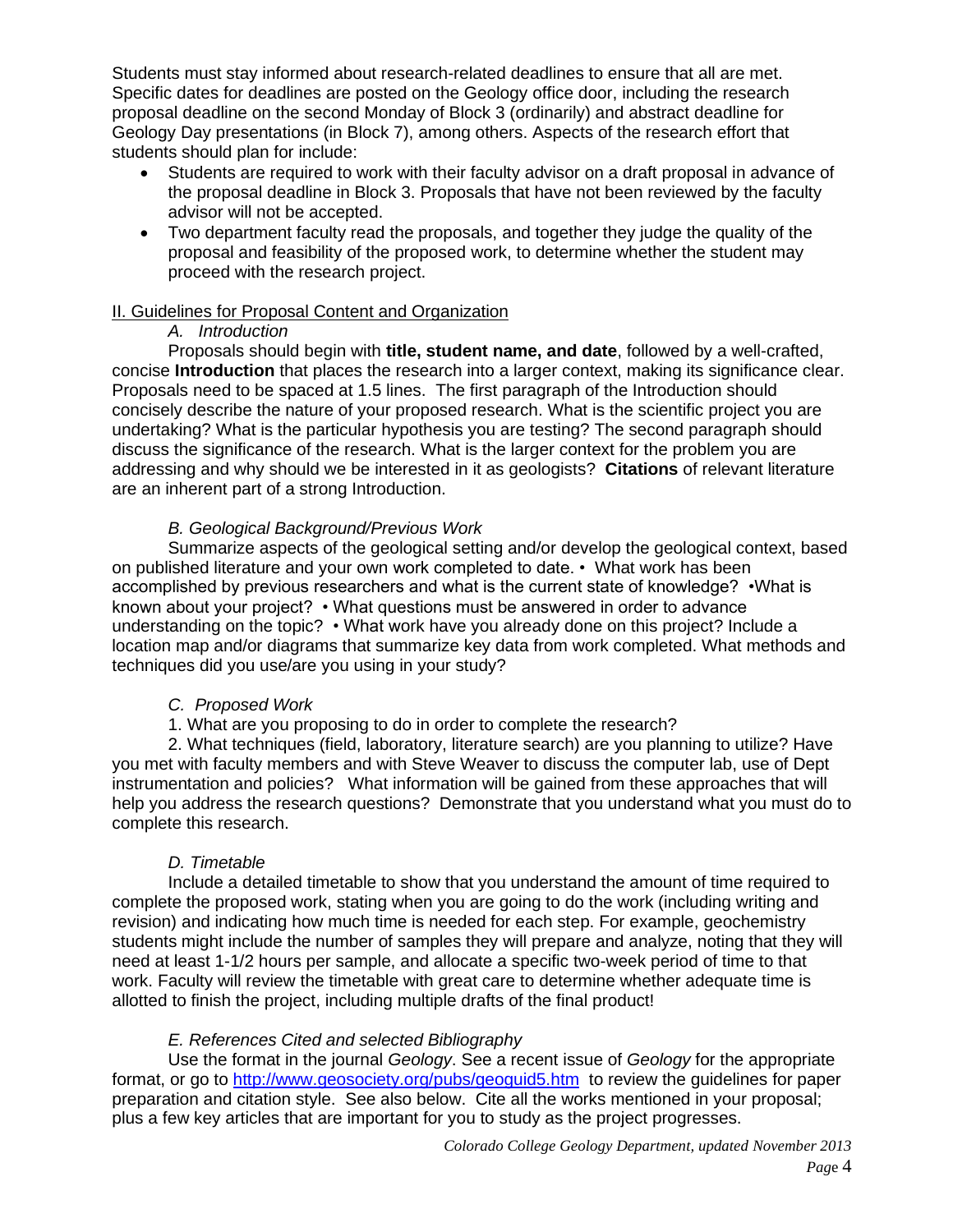## III. Evaluation

Two members of the department faculty review and comment upon each of the proposals. We will assess the clarity of thought and the organization of your scientific writing, as well as the caliber of the research itself. Successful proposals describe original, high quality research and entail extensive rewriting. We will evaluate your timeline to judge whether the work can be accomplished in the time available. Most important, we will decide, on the basis of your proposal, whether the work is appropriate in scope and investigation methods.

Below is the rubric that faculty use for assessment of research proposals associated with student research (e.g. GY405) and student work in advanced courses (e.g. GY370, GY400, and GY445). The criteria are used to evaluate an individual student's written work/proposal within a larger context of content, quality of expression and thought, and feasibility.

| <b>Content</b>                          | Poor                                                                                                                  | <b>Basic</b>                                                                                                                                 | Accomplished                                                                                                                                                                                    | Excellent                                                                                                                         |
|-----------------------------------------|-----------------------------------------------------------------------------------------------------------------------|----------------------------------------------------------------------------------------------------------------------------------------------|-------------------------------------------------------------------------------------------------------------------------------------------------------------------------------------------------|-----------------------------------------------------------------------------------------------------------------------------------|
| Introduction/<br><b>Rationale</b>       | No clear<br>rationale/<br>research<br>question or a<br>weak rationale<br>for the project                              | Some rationale<br>presented,<br>begins to<br>motivate the<br>work,<br>significance or<br>the research<br>question may<br>be unclear          | Provides and<br>discusses a<br>suitable and<br>significant<br>rationale, with<br>appropriate<br>research<br>questions                                                                           | Accomplished<br>rationale that is<br>also persuasive<br>and creative                                                              |
| Background/<br><b>Scholarly Context</b> | Author does not<br>demonstrate<br>awareness of<br>the scholarly<br>literature, may<br>over-rely on too<br>few sources | Author<br>demonstrates a<br>reasonable<br>awareness of<br>the literature<br>and relates an<br>applicable<br>geologic setting<br>for the work | Author<br>demonstrates<br>broad<br>awareness and<br>situates own<br>work within the<br>literature,<br>geological<br>setting is<br>clearly related<br>and appropriate<br>to the<br>subdiscipline | Author is<br>accomplished<br>and makes a<br>contribution to<br>the field or<br>identifies a new<br>direction for<br>investigation |
| <b>Methods/ Approach</b>                | Not clear what<br>will be done or<br>why, or method<br>inappropriate                                                  | Approach is<br>generally<br>appropriate,<br>synopsis of<br>steps in<br>research given                                                        | Clearly<br>described and<br>justified<br>approach that<br>is appropriate<br>and fully<br>described                                                                                              | Accomplished<br>methods that<br>are also creative<br>and<br>sophisticated                                                         |
| <b>Content</b>                          | Poor                                                                                                                  | <b>Basic</b>                                                                                                                                 | Accomplished                                                                                                                                                                                    | Excellent                                                                                                                         |
| <b>Argument</b>                         | Weak, invalid, or<br>no argument<br>with simple<br>assertions                                                         | Some<br>arguments valid<br>and well<br>supported,                                                                                            | Main<br>arguments<br>valid,<br>systematic, and                                                                                                                                                  | All arguments<br>both well-<br>supported and<br>compared to                                                                       |

*Colorado College Geology Department, updated November 2013*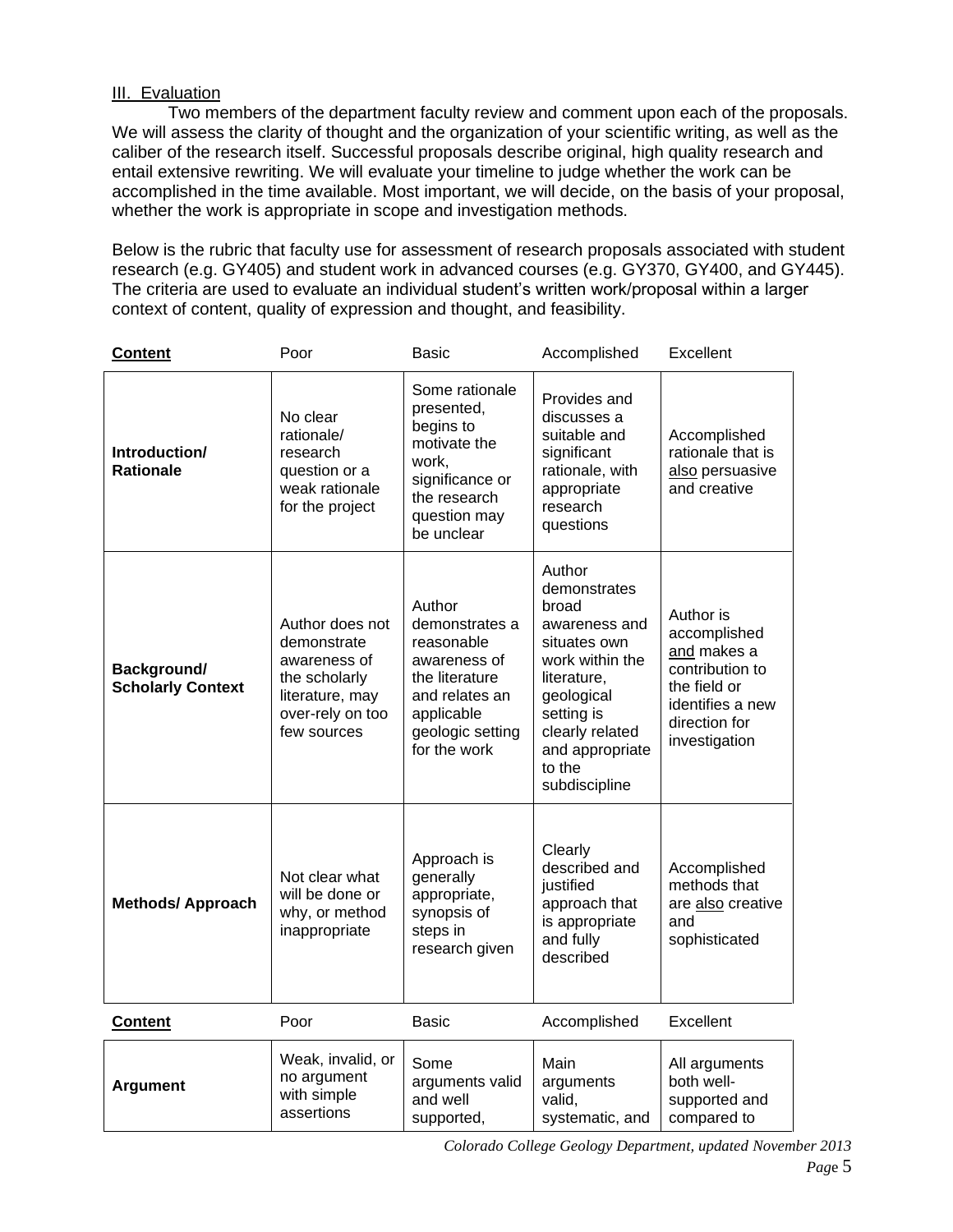|                                                                     |                                                                                                              | some not                                                                                                                     | well-supported                                                                                                                  | conflicting<br>explanations                                                                                                                              |
|---------------------------------------------------------------------|--------------------------------------------------------------------------------------------------------------|------------------------------------------------------------------------------------------------------------------------------|---------------------------------------------------------------------------------------------------------------------------------|----------------------------------------------------------------------------------------------------------------------------------------------------------|
| <b>Extra</b>                                                        | Poor                                                                                                         | <b>Basic</b>                                                                                                                 | Accomplished                                                                                                                    | Excellent                                                                                                                                                |
| <b>Scope/ Complexity</b>                                            | Frames complex<br>questions as<br>simple ones                                                                | Invests<br>questions with<br>some<br>complexity, may<br>over-simplify or<br>over-extend                                      | Reasonable<br>balance<br>between focus<br>and complexity                                                                        | <b>Frames the</b><br>topic with full<br>appreciation of<br>its complexity<br>while retaining<br>appropriate<br>focus                                     |
| <b>Writing</b>                                                      | Poor                                                                                                         | <b>Basic</b>                                                                                                                 | Accomplished                                                                                                                    | Excellent                                                                                                                                                |
| <b>Grammar</b> and<br><b>Spelling</b>                               | Significantly<br>impairs<br>readability                                                                      | Frequent or<br>serious errors                                                                                                | Some minor<br>errors                                                                                                            | Virtually no<br>errors                                                                                                                                   |
| Organization                                                        | <b>Needs</b><br>significant<br>reorganization                                                                | Structure is of<br>inconsistent<br>quality, may<br>have choppy<br>transitions<br>and/or<br>redundancies or<br>disconnections | <b>Structure</b><br>supports the<br>argument,<br>clearly ordered<br>sections fit well<br>together                               | <b>Structure</b><br>enhances the<br>argument,<br>strong sections<br>and seamless<br>flow                                                                 |
| <b>Clarity and Style</b><br>Appropriate to<br><b>Geologic Genre</b> | Gets in the way<br>of reading for<br>content                                                                 | Beginning to be<br>comfortable<br>with appropriate<br>conventions,<br>style is<br>inconsistent or<br>uneven                  | Effective prose<br>style, follows<br>relevant<br>scholarly<br>conventions,<br>emergence of<br>voice                             | Mastery of the<br>genre, including<br>elegant style,<br>established<br>voice                                                                             |
| <b>References</b>                                                   | Few to no<br>citations,<br>inconsistent or<br>inappropriate<br>formatting of<br>bibliographic<br>information | Many citations,<br>but may be<br>incomplete,<br>bibliographic<br>information<br>exists but may<br>not match all<br>citations | Citations<br>generally<br>included where<br>appropriate in<br>text, complete<br>bibliographic<br>information with<br>few errors | Rich diversity of<br>citations<br>included in all<br>places<br>necessary,<br>bibliographic<br>information<br>complete and<br>appropriate to<br>the genre |